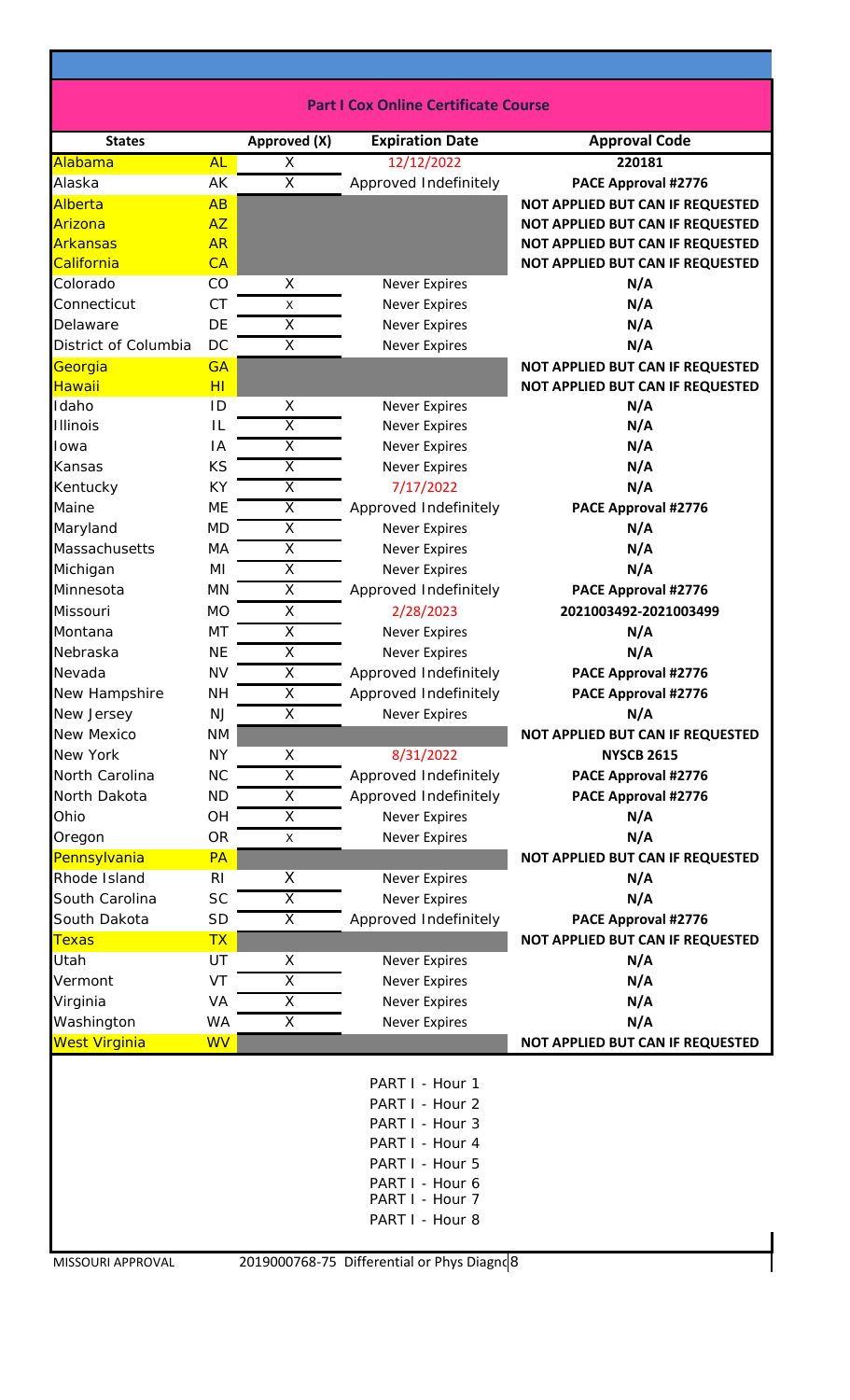## **Online Board App**

|                                               |                                                                                                                                    |                                    | <b>Cox Interdisciplinary Care &amp; Integration</b>             |                                         |  |  |
|-----------------------------------------------|------------------------------------------------------------------------------------------------------------------------------------|------------------------------------|-----------------------------------------------------------------|-----------------------------------------|--|--|
| <b>States</b>                                 |                                                                                                                                    | Approved (X)                       | <b>Expiration Date</b>                                          | <b>Approval Code</b>                    |  |  |
| Alabama                                       | <b>AL</b>                                                                                                                          |                                    |                                                                 | NOT APPLIED BUT CAN IF REQUESTED        |  |  |
| Alaska                                        | AK                                                                                                                                 | X                                  | Approved Indefinitely                                           | PACE Approval #4471                     |  |  |
| Alberta                                       | AB                                                                                                                                 |                                    |                                                                 | NOT APPLIED BUT CAN IF REQUESTED        |  |  |
| Arizona                                       | <b>AZ</b>                                                                                                                          |                                    |                                                                 | NOT APPLIED BUT CAN IF REQUESTED        |  |  |
| Arkansas                                      | <b>AR</b>                                                                                                                          |                                    |                                                                 | NOT APPLIED BUT CAN IF REQUESTED        |  |  |
| California                                    | CA                                                                                                                                 |                                    |                                                                 | NOT APPLIED BUT CAN IF REQUESTED        |  |  |
| Colorado                                      | CO                                                                                                                                 | X                                  | <b>Never Expires</b>                                            | N/A                                     |  |  |
| Connecticut                                   | <b>CT</b>                                                                                                                          | X                                  | Never Expires                                                   | N/A                                     |  |  |
| Delaware                                      | DE                                                                                                                                 | $\overline{\mathsf{x}}$            | Never Expires                                                   | N/A                                     |  |  |
| District of Columbia                          | DC                                                                                                                                 | X                                  | <b>Never Expires</b>                                            | N/A                                     |  |  |
| Georgia                                       | <b>GA</b>                                                                                                                          |                                    |                                                                 | NOT APPLIED BUT CAN IF REQUESTED        |  |  |
| Hawaii                                        | H1                                                                                                                                 |                                    |                                                                 | NOT APPLIED BUT CAN IF REQUESTED        |  |  |
| Idaho                                         | ID                                                                                                                                 | X                                  | <b>Never Expires</b>                                            | N/A                                     |  |  |
| Illinois                                      | IL                                                                                                                                 | $\overline{\mathsf{x}}$            | Never Expires                                                   | N/A                                     |  |  |
| Iowa                                          | IA                                                                                                                                 | $\overline{X}$                     | <b>Never Expires</b>                                            | N/A                                     |  |  |
| Kansas                                        | KS                                                                                                                                 | $\overline{X}$                     | <b>Never Expires</b>                                            | N/A                                     |  |  |
| <b>Kentucky</b>                               | <b>KY</b>                                                                                                                          |                                    |                                                                 | NOT APPLIED BUT CAN IF REQUESTED        |  |  |
| Maine                                         | ME                                                                                                                                 | X                                  | Approved Indefinitely                                           | PACE Approval #4471                     |  |  |
| Maryland                                      | <b>MD</b>                                                                                                                          | X                                  | <b>Never Expires</b>                                            | N/A                                     |  |  |
| Massachusetts                                 | MA                                                                                                                                 | $\mathsf X$                        | Never Expires                                                   | N/A                                     |  |  |
| Michigan                                      | ΜI                                                                                                                                 | $\overline{\mathsf{x}}$            | <b>Never Expires</b>                                            | N/A                                     |  |  |
| Minnesota                                     | <b>MN</b>                                                                                                                          | X                                  | Approved Indefinitely                                           | PACE Approval #4471                     |  |  |
| <b>Missouri</b>                               | <b>MO</b>                                                                                                                          |                                    |                                                                 | NOT APPLIED BUT CAN IF REQUESTED        |  |  |
| Montana                                       | MT                                                                                                                                 | Χ                                  | <b>Never Expires</b>                                            | N/A                                     |  |  |
| Nebraska                                      | <b>NE</b>                                                                                                                          | X                                  | <b>Never Expires</b>                                            | N/A                                     |  |  |
| Nevada                                        | <b>NV</b>                                                                                                                          | $\overline{X}$                     | Approved Indefinitely                                           | PACE Approval #4471                     |  |  |
| New Hampshire                                 | <b>NH</b>                                                                                                                          | $\overline{\mathsf{x}}$            | Approved Indefinitely                                           | PACE Approval #4471                     |  |  |
| New Jersey                                    | <b>NJ</b>                                                                                                                          | Χ                                  | <b>Never Expires</b>                                            | N/A                                     |  |  |
| <b>New Mexico</b>                             | <b>NM</b>                                                                                                                          |                                    |                                                                 | <b>NOT APPLIED BUT CAN IF REQUESTED</b> |  |  |
| <b>New York</b>                               | <b>NY</b>                                                                                                                          |                                    |                                                                 | NOT APPLIED BUT CAN IF REQUESTED        |  |  |
| North Carolina                                | <b>NC</b>                                                                                                                          | X                                  | Approved Indefinitely                                           | PACE Approval #4471                     |  |  |
| North Dakota                                  | <b>ND</b>                                                                                                                          | X                                  | Approved Indefinitely                                           | PACE Approval #4471                     |  |  |
| Ohio                                          | <b>OH</b>                                                                                                                          | X                                  | <b>Never Expires</b>                                            | N/A                                     |  |  |
| Oregon                                        | <b>OR</b>                                                                                                                          | X                                  | <b>Never Expires</b>                                            | N/A                                     |  |  |
| Pennsylvania                                  | <b>PA</b>                                                                                                                          |                                    |                                                                 | NOT APPLIED BUT CAN IF REQUESTED        |  |  |
| Rhode Island                                  | R <sub>l</sub>                                                                                                                     | X                                  | <b>Never Expires</b>                                            | N/A                                     |  |  |
| South Carolina                                | <b>SC</b>                                                                                                                          | X                                  | <b>Never Expires</b>                                            | N/A                                     |  |  |
| South Dakota                                  | <b>SD</b>                                                                                                                          | X                                  | Approved Indefinitely                                           | PACE Approval #4471                     |  |  |
| <b>Texas</b>                                  | <b>TX</b>                                                                                                                          |                                    |                                                                 | NOT APPLIED BUT CAN IF REQUESTED        |  |  |
| Utah                                          | UT                                                                                                                                 | X                                  | <b>Never Expires</b>                                            | N/A                                     |  |  |
| Vermont                                       | VT                                                                                                                                 | X                                  | <b>Never Expires</b>                                            | N/A                                     |  |  |
| Virginia                                      | VA                                                                                                                                 | X                                  | <b>Never Expires</b>                                            | N/A                                     |  |  |
| Washington                                    | WA                                                                                                                                 | Χ                                  | <b>Never Expires</b>                                            | N/A                                     |  |  |
| <b>West Virginia</b>                          | <b>WV</b>                                                                                                                          |                                    |                                                                 | NOT APPLIED BUT CAN IF REQUESTED        |  |  |
| Part III - Section 1                          |                                                                                                                                    | Disc Degeneration and Regeneration |                                                                 |                                         |  |  |
| Part III - Section 2                          |                                                                                                                                    |                                    | Examination of the Cervical and Thoracic Spine Patients         |                                         |  |  |
| Part III - Section 3                          |                                                                                                                                    | Neuroanatomy of the Spine Part I   |                                                                 |                                         |  |  |
| Part III - Section 4                          |                                                                                                                                    | Neuroanatomy of the Spine Part 2   |                                                                 |                                         |  |  |
| Part III - Section 5                          |                                                                                                                                    | Neuroanatomy of the Spine Part 3   |                                                                 |                                         |  |  |
| Part III - Section 6A                         |                                                                                                                                    | Patient Cases #1                   | and Patient Cases #3                                            |                                         |  |  |
| Part III - Section 6B<br>Part III - Section 7 |                                                                                                                                    | Patient Cases #2                   |                                                                 |                                         |  |  |
| Part III - Section 8                          | When to Refer for Back Surgery: Considerations & Cases - Part I<br>When to Refer for Back Surgery: Considerations & Cases - Part 2 |                                    |                                                                 |                                         |  |  |
| Cases and Treatment #1                        |                                                                                                                                    |                                    | When to Refer for Back Surgery: Considerations & Cases - Part 3 |                                         |  |  |
|                                               |                                                                                                                                    |                                    |                                                                 |                                         |  |  |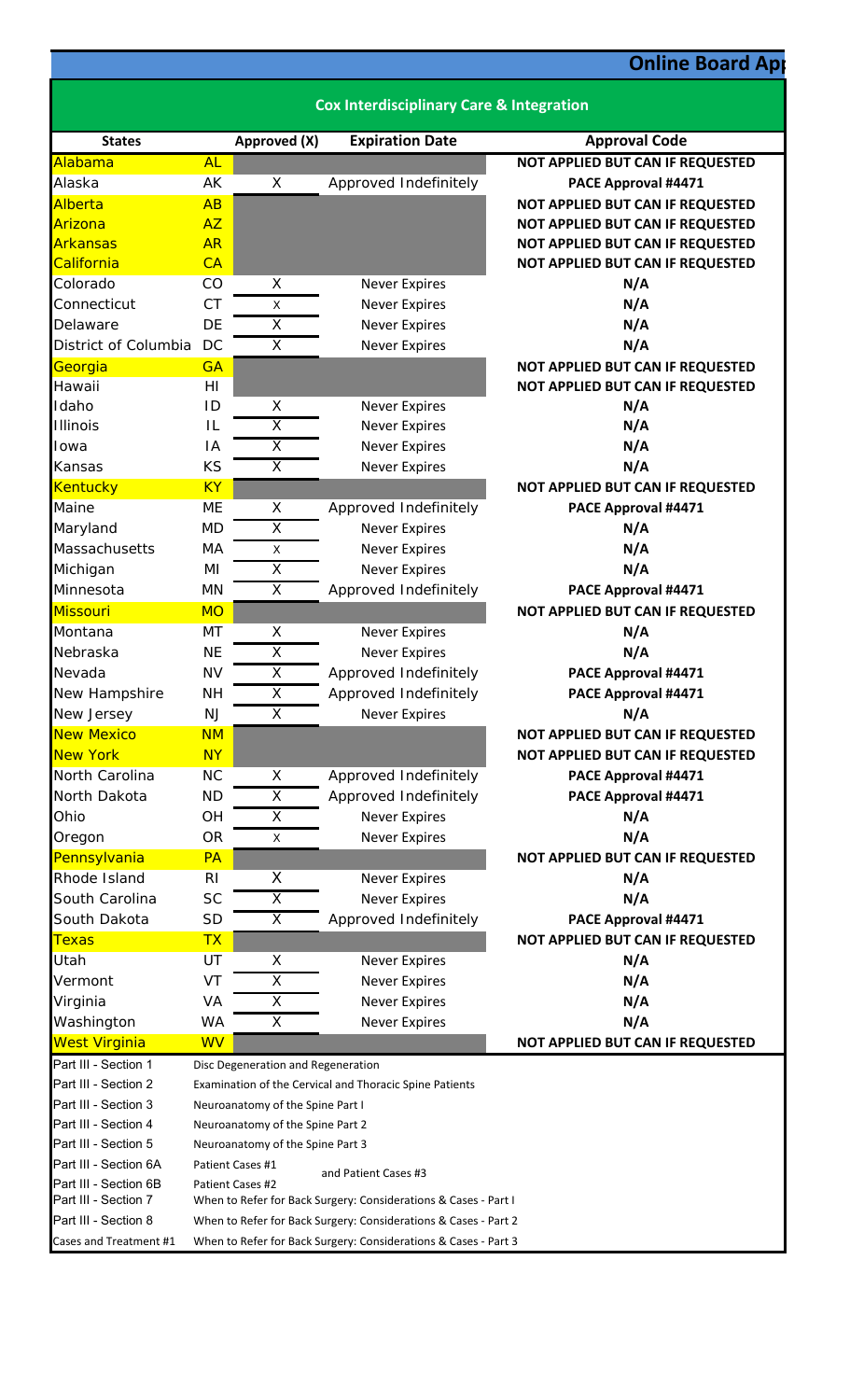## **proval Database**

|                                                                                  |                |                         | <b>The Cox Technic System for Spinal Pain Management</b>                      |                                  |
|----------------------------------------------------------------------------------|----------------|-------------------------|-------------------------------------------------------------------------------|----------------------------------|
| <b>States</b>                                                                    |                | Approved (X)            | <b>Expiration Date</b>                                                        | <b>Approval Code</b>             |
| Alabama                                                                          | <b>AL</b>      |                         |                                                                               | NOT APPLIED BUT CAN IF REQUESTED |
| Alaska                                                                           | AK             | X                       | Approved Indefinitely                                                         | PACE Approval #2778              |
| Alberta                                                                          | AB             |                         |                                                                               | NOT APPLIED BUT CAN IF REQUESTED |
| Arizona                                                                          | <b>AZ</b>      |                         |                                                                               | NOT APPLIED BUT CAN IF REQUESTED |
| Arkansas                                                                         | <b>AR</b>      |                         |                                                                               | NOT APPLIED BUT CAN IF REQUESTED |
| California                                                                       | CA             |                         |                                                                               | NOT APPLIED BUT CAN IF REQUESTED |
| Colorado                                                                         | CO             | X                       | <b>Never Expires</b>                                                          | N/A                              |
| Connecticut                                                                      | <b>CT</b>      | $\overline{\mathsf{x}}$ | <b>Never Expires</b>                                                          | N/A                              |
| Delaware                                                                         | DE             | X                       | <b>Never Expires</b>                                                          | N/A                              |
| District of Columbia                                                             | <b>DC</b>      | $\overline{\mathsf{x}}$ | <b>Never Expires</b>                                                          | N/A                              |
| Georgia                                                                          | <b>GA</b>      |                         |                                                                               | NOT APPLIED BUT CAN IF REQUESTED |
| Hawaii                                                                           | HI             |                         |                                                                               | NOT APPLIED BUT CAN IF REQUESTED |
| Idaho                                                                            | ID             | X                       | <b>Never Expires</b>                                                          | N/A                              |
| <b>Illinois</b>                                                                  | IL             | $\overline{\mathsf{x}}$ | <b>Never Expires</b>                                                          | N/A                              |
| Iowa                                                                             | ΙA             | $\overline{\mathsf{x}}$ | <b>Never Expires</b>                                                          | N/A                              |
| Kansas                                                                           | <b>KS</b>      | X                       | <b>Never Expires</b>                                                          | N/A                              |
| Kentucky                                                                         | <b>KY</b>      |                         |                                                                               | NOT APPLIED BUT CAN IF REQUESTED |
| Maine                                                                            | ME             | X                       | Approved Indefinitely                                                         | PACE Approval #2778              |
| Maryland                                                                         | <b>MD</b>      | Χ                       | <b>Never Expires</b>                                                          | N/A                              |
| Massachusetts                                                                    | MA             | X                       | <b>Never Expires</b>                                                          | N/A                              |
| Michigan                                                                         | MI             | $\overline{\mathsf{x}}$ | <b>Never Expires</b>                                                          | N/A                              |
| Minnesota                                                                        | <b>MN</b>      | X                       | Approved Indefinitely                                                         | PACE Approval #2778              |
| Missouri                                                                         | <b>MO</b>      |                         |                                                                               | NOT APPLIED BUT CAN IF REQUESTED |
| Montana                                                                          | MT             | X                       | <b>Never Expires</b>                                                          | N/A                              |
| Nebraska                                                                         | <b>NE</b>      | $\overline{\mathsf{x}}$ | <b>Never Expires</b>                                                          | N/A                              |
| Nevada                                                                           | <b>NV</b>      | X                       | Approved Indefinitely                                                         | PACE Approval #2778              |
| New Hampshire                                                                    | <b>NH</b>      | $\overline{\mathsf{x}}$ | Approved Indefinitely                                                         | PACE Approval #2778              |
| New Jersey                                                                       | NJ             | X                       | <b>Never Expires</b>                                                          | N/A                              |
| <b>New Mexico</b>                                                                | <b>NM</b>      |                         |                                                                               | NOT APPLIED BUT CAN IF REQUESTED |
| <b>New York</b>                                                                  | <b>NY</b>      |                         |                                                                               | NOT APPLIED BUT CAN IF REQUESTED |
| North Carolina                                                                   | <b>NC</b>      | X                       | Approved Indefinitely                                                         | PACE Approval #2778              |
| North Dakota                                                                     | <b>ND</b>      | $\overline{\mathsf{x}}$ | Approved Indefinitely                                                         | PACE Approval #2778              |
| Ohio                                                                             | OH             | X                       | <b>Never Expires</b>                                                          | N/A                              |
| Oregon                                                                           | <b>OR</b>      | X                       | <b>Never Expires</b>                                                          | N/A                              |
| Pennsylvania                                                                     | <b>PA</b>      |                         |                                                                               | NOT APPLIED BUT CAN IF REQUESTED |
| Rhode Island                                                                     | R <sub>l</sub> | X                       | <b>Never Expires</b>                                                          | N/A                              |
| South Carolina                                                                   | <b>SC</b>      | X                       | <b>Never Expires</b>                                                          | N/A                              |
| South Dakota                                                                     | <b>SD</b>      | Χ                       | Approved Indefinitely                                                         | PACE Approval #2778              |
| Texas                                                                            | ТX             | X                       | 2/28/2022                                                                     | #007-11578 (10.0 hrs)            |
| Utah                                                                             | UT             | X                       | <b>Never Expires</b>                                                          | N/A                              |
| Vermont                                                                          | VT             | X                       | <b>Never Expires</b>                                                          | N/A                              |
| Virginia                                                                         | VA             | $\overline{\mathsf{x}}$ | <b>Never Expires</b>                                                          | N/A                              |
| Washington                                                                       | <b>WA</b>      | X                       | <b>Never Expires</b>                                                          | N/A                              |
| <b>West Virginia</b>                                                             | <b>WV</b>      |                         |                                                                               | NOT APPLIED BUT CAN IF REQUESTED |
| Cervical Spine I                                                                 |                |                         | Low Back Pain: Research, Patient Cases (16 y/o)                               |                                  |
| Cervical Spine 2                                                                 |                |                         | Pathologies #1                                                                |                                  |
| Cervical Spine 3                                                                 |                |                         | Pathologies #2                                                                |                                  |
| Cervical Spine 4                                                                 |                |                         | Pathologies #3 with and FBSS #2 (Failed Back Surgical Syndrome)               |                                  |
| <b>Clinical Spinal Nutrition</b>                                                 |                |                         | Patient Documentation - Cox® Technic System of Spinal Manipulation            |                                  |
| Cox <sup>®</sup> Technic - Evidence Based Research & History                     |                |                         | Pelvic Pain and Organic Dysfunction: Relief with Flexion Distraction          |                                  |
| Examination of the Low Back Pain Patient<br>FBSS (Failed Back Surgical Syndrome) |                |                         | Scoliosis: Degenerative & Sciatic with some Idiopathic<br><b>Spinal Cysts</b> |                                  |
| Free Fragment of Disc an Chemical Radiculitis                                    |                |                         | Spondylolisthesis, Bertolotti's Syndrome, Transitional Segment                |                                  |
| Idiopathic & Degenerative Scoliosis                                              |                |                         | The Subluxation PLUS Rotation Effects on Spinal Elements                      |                                  |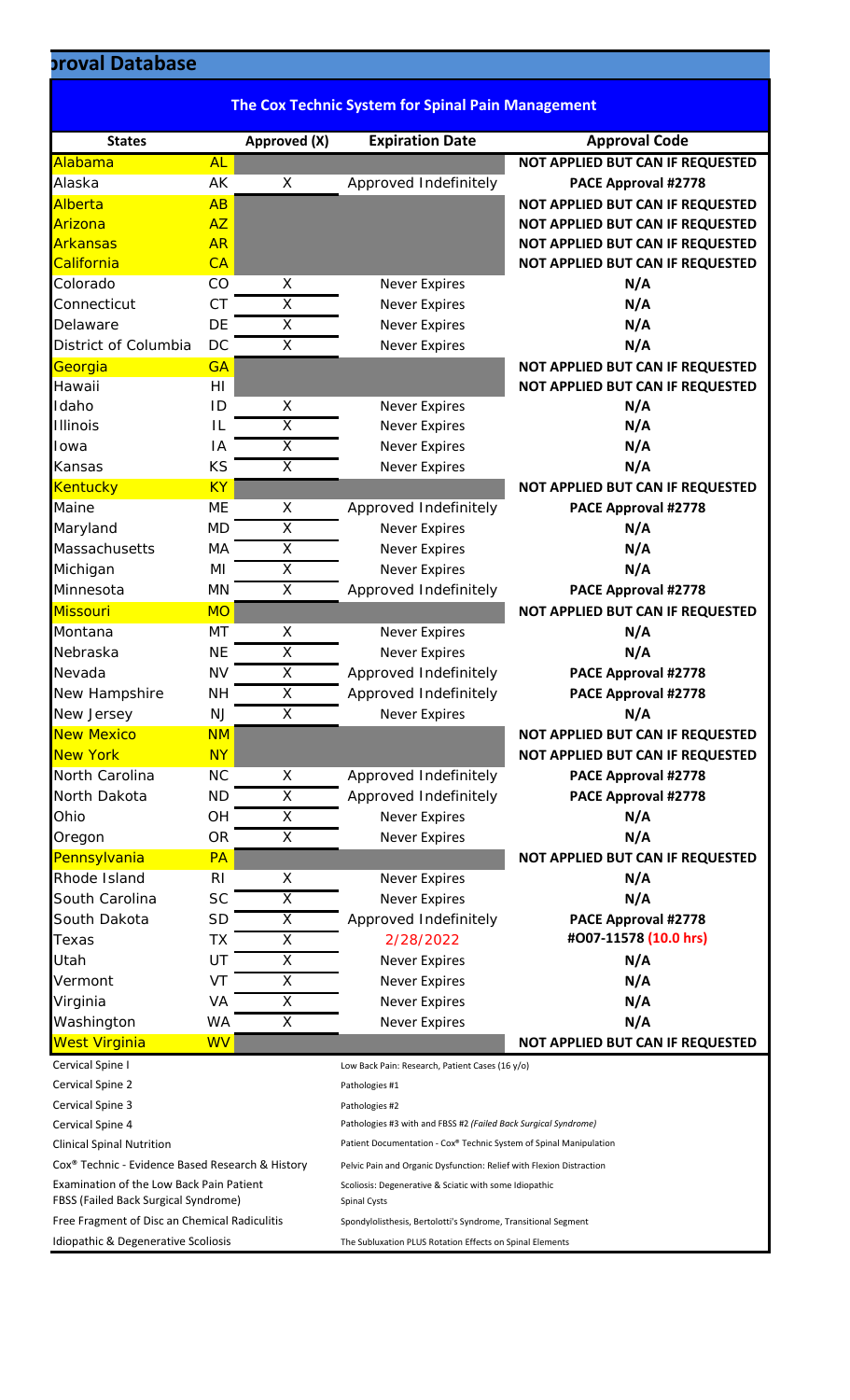| <b>Cox Technic Evidence Based Presentations</b>                    |                |                         |                                                                                                                                                             |                                                                                                              |  |  |  |
|--------------------------------------------------------------------|----------------|-------------------------|-------------------------------------------------------------------------------------------------------------------------------------------------------------|--------------------------------------------------------------------------------------------------------------|--|--|--|
| <b>States</b>                                                      |                | Approved (X)            | <b>Expiration Date</b>                                                                                                                                      | <b>Approval Code</b>                                                                                         |  |  |  |
| Alabama                                                            | <b>AL</b>      |                         |                                                                                                                                                             | <b>NOT APPLIED BUT CAN IF REQUESTED</b>                                                                      |  |  |  |
| Alaska                                                             | AK             | X                       | Approved Indefinitely                                                                                                                                       | PACE Approval #4472                                                                                          |  |  |  |
| Alberta                                                            | AB             |                         |                                                                                                                                                             | NOT APPLIED BUT CAN IF REQUESTED                                                                             |  |  |  |
| Arizona                                                            | AZ             |                         |                                                                                                                                                             | NOT APPLIED BUT CAN IF REQUESTED                                                                             |  |  |  |
| <b>Arkansas</b>                                                    | <b>AR</b>      |                         |                                                                                                                                                             | <b>NOT APPLIED BUT CAN IF REQUESTED</b>                                                                      |  |  |  |
| California                                                         | CA             |                         |                                                                                                                                                             | NOT APPLIED BUT CAN IF REQUESTED                                                                             |  |  |  |
| Colorado                                                           | CO             | X                       | <b>Never Expires</b>                                                                                                                                        | N/A                                                                                                          |  |  |  |
| Connecticut                                                        | <b>CT</b>      | X                       | <b>Never Expires</b>                                                                                                                                        | N/A                                                                                                          |  |  |  |
| Delaware                                                           | <b>DE</b>      | X                       | <b>Never Expires</b>                                                                                                                                        | N/A                                                                                                          |  |  |  |
| District of Columbia                                               | <b>DC</b>      | $\overline{\mathsf{x}}$ | <b>Never Expires</b>                                                                                                                                        | N/A                                                                                                          |  |  |  |
| Georgia                                                            | GA             |                         |                                                                                                                                                             | NOT APPLIED BUT CAN IF REQUESTED                                                                             |  |  |  |
| Hawaii                                                             | HI             |                         |                                                                                                                                                             | NOT APPLIED BUT CAN IF REQUESTED                                                                             |  |  |  |
| Idaho                                                              | ID             | X                       | <b>Never Expires</b>                                                                                                                                        | N/A                                                                                                          |  |  |  |
| <b>Illinois</b>                                                    | ΙL             | X                       | <b>Never Expires</b>                                                                                                                                        | N/A                                                                                                          |  |  |  |
| Iowa                                                               | IA             | $\overline{\mathsf{x}}$ | <b>Never Expires</b>                                                                                                                                        | N/A                                                                                                          |  |  |  |
| Kansas                                                             | KS             | X                       | <b>Never Expires</b>                                                                                                                                        | N/A                                                                                                          |  |  |  |
| Kentucky                                                           | <b>KY</b>      |                         |                                                                                                                                                             | NOT APPLIED BUT CAN IF REQUESTED                                                                             |  |  |  |
| Maine                                                              | <b>ME</b>      | X                       | Approved Indefinitely                                                                                                                                       | PACE Approval #4472                                                                                          |  |  |  |
| Maryland                                                           | <b>MD</b>      | X                       | <b>Never Expires</b>                                                                                                                                        | N/A                                                                                                          |  |  |  |
| Massachusetts                                                      | MA             | X                       | <b>Never Expires</b>                                                                                                                                        | N/A                                                                                                          |  |  |  |
| Michigan                                                           | MI             | $\overline{\mathsf{x}}$ | <b>Never Expires</b>                                                                                                                                        | N/A                                                                                                          |  |  |  |
| Minnesota                                                          | <b>MN</b>      | X                       | Approved Indefinitely                                                                                                                                       | PACE Approval #4472                                                                                          |  |  |  |
| Missouri                                                           | <b>MO</b>      |                         |                                                                                                                                                             | NOT APPLIED BUT CAN IF REQUESTED                                                                             |  |  |  |
| Montana                                                            | MT             | X                       | <b>Never Expires</b>                                                                                                                                        | N/A                                                                                                          |  |  |  |
| Nebraska                                                           | <b>NE</b>      | X                       | <b>Never Expires</b>                                                                                                                                        | N/A                                                                                                          |  |  |  |
| Nevada                                                             | <b>NV</b>      | X                       | Approved Indefinitely                                                                                                                                       | PACE Approval #4472                                                                                          |  |  |  |
| New Hampshire                                                      | <b>NH</b>      | $\overline{\mathsf{x}}$ | Approved Indefinitely                                                                                                                                       | PACE Approval #4472                                                                                          |  |  |  |
| New Jersey                                                         | <b>NJ</b>      | X                       | <b>Never Expires</b>                                                                                                                                        | N/A                                                                                                          |  |  |  |
| <b>New Mexico</b>                                                  | <b>NM</b>      |                         |                                                                                                                                                             | NOT APPLIED BUT CAN IF REQUESTED                                                                             |  |  |  |
| <b>New York</b>                                                    | <b>NY</b>      |                         |                                                                                                                                                             | NOT APPLIED BUT CAN IF REQUESTED                                                                             |  |  |  |
| North Carolina                                                     | <b>NC</b>      | X                       | Approved Indefinitely                                                                                                                                       | PACE Approval #4472                                                                                          |  |  |  |
| North Dakota                                                       | <b>ND</b>      | $\overline{\mathsf{x}}$ | Approved Indefinitely                                                                                                                                       | PACE Approval #4472                                                                                          |  |  |  |
|                                                                    |                |                         |                                                                                                                                                             | N/A                                                                                                          |  |  |  |
| Ohio                                                               | OН             | X                       | <b>Never Expires</b>                                                                                                                                        |                                                                                                              |  |  |  |
| Oregon                                                             | <b>OR</b>      | $\pmb{\times}$          | <b>Never Expires</b>                                                                                                                                        | N/A                                                                                                          |  |  |  |
| Pennsylvania                                                       | <b>PA</b>      |                         |                                                                                                                                                             | NOT APPLIED BUT CAN IF REQUESTED                                                                             |  |  |  |
| Rhode Island                                                       | R <sub>l</sub> | X                       | <b>Never Expires</b>                                                                                                                                        | N/A                                                                                                          |  |  |  |
| South Carolina                                                     | <b>SC</b>      | X                       | <b>Never Expires</b>                                                                                                                                        | N/A                                                                                                          |  |  |  |
| South Dakota                                                       | <b>SD</b>      | X                       | Approved Indefinitely                                                                                                                                       | PACE Approval #4472                                                                                          |  |  |  |
| <b>Texas</b>                                                       | <b>TX</b>      |                         |                                                                                                                                                             | NOT APPLIED BUT CAN IF REQUESTED                                                                             |  |  |  |
| Utah                                                               | UT             | X                       | <b>Never Expires</b>                                                                                                                                        | N/A                                                                                                          |  |  |  |
| Vermont                                                            | VT             | X                       | <b>Never Expires</b>                                                                                                                                        | N/A                                                                                                          |  |  |  |
| Virginia                                                           | VA             | Χ                       | <b>Never Expires</b>                                                                                                                                        | N/A                                                                                                          |  |  |  |
| Washington                                                         | <b>WA</b>      | Χ                       | <b>Never Expires</b>                                                                                                                                        | N/A                                                                                                          |  |  |  |
| <b>West Virginia</b>                                               | <b>WV</b>      |                         |                                                                                                                                                             | NOT APPLIED BUT CAN IF REQUESTED                                                                             |  |  |  |
| Afferentation Part 1 - Body & Brain System Interactions            |                |                         |                                                                                                                                                             | Leg Length Inequality, Compensatory Lovett Scoliosis, Foot Mechanics And Orthotics                           |  |  |  |
|                                                                    |                |                         | Afferentation Part 2 - Ligands, Nerve Supply, Catabolic/Anabolic Response, Neuropeptides, Inflammation, Nerve Inflammation, Cytokines (starting discussion) |                                                                                                              |  |  |  |
| Afferentation Part 3 – Brain Chemicals and Stress Effects on Pain  |                |                         | MRI Basic Physics and Interpretation                                                                                                                        |                                                                                                              |  |  |  |
| Afferentation Part 4 - Tying It All To The Chiropractic Adjustment |                |                         | Osteoporosis & Nutrition                                                                                                                                    |                                                                                                              |  |  |  |
| Cervico-Thoracic Spine Diagnosis and Treatment                     |                |                         | TOP 10 Imaging Findings in the Chiropractic Practice Beyond the Disc                                                                                        |                                                                                                              |  |  |  |
| Chiropractic and the Immune System                                 |                |                         | Treatment Demonstration #1: C1 to S1                                                                                                                        |                                                                                                              |  |  |  |
| Cox Technic for Neck and Back Pain                                 |                |                         | Treatment Demonstration #2: Far lateral disc herniation, Free Fragment, T4 Syndrome                                                                         |                                                                                                              |  |  |  |
| ICD-10 Coding and Disc Classification                              |                |                         |                                                                                                                                                             | Treatment Demonstration #3: Back Pain Classifications: Quebec, Pfirrmann, Modic (Case: Large L5S1 Extrusion) |  |  |  |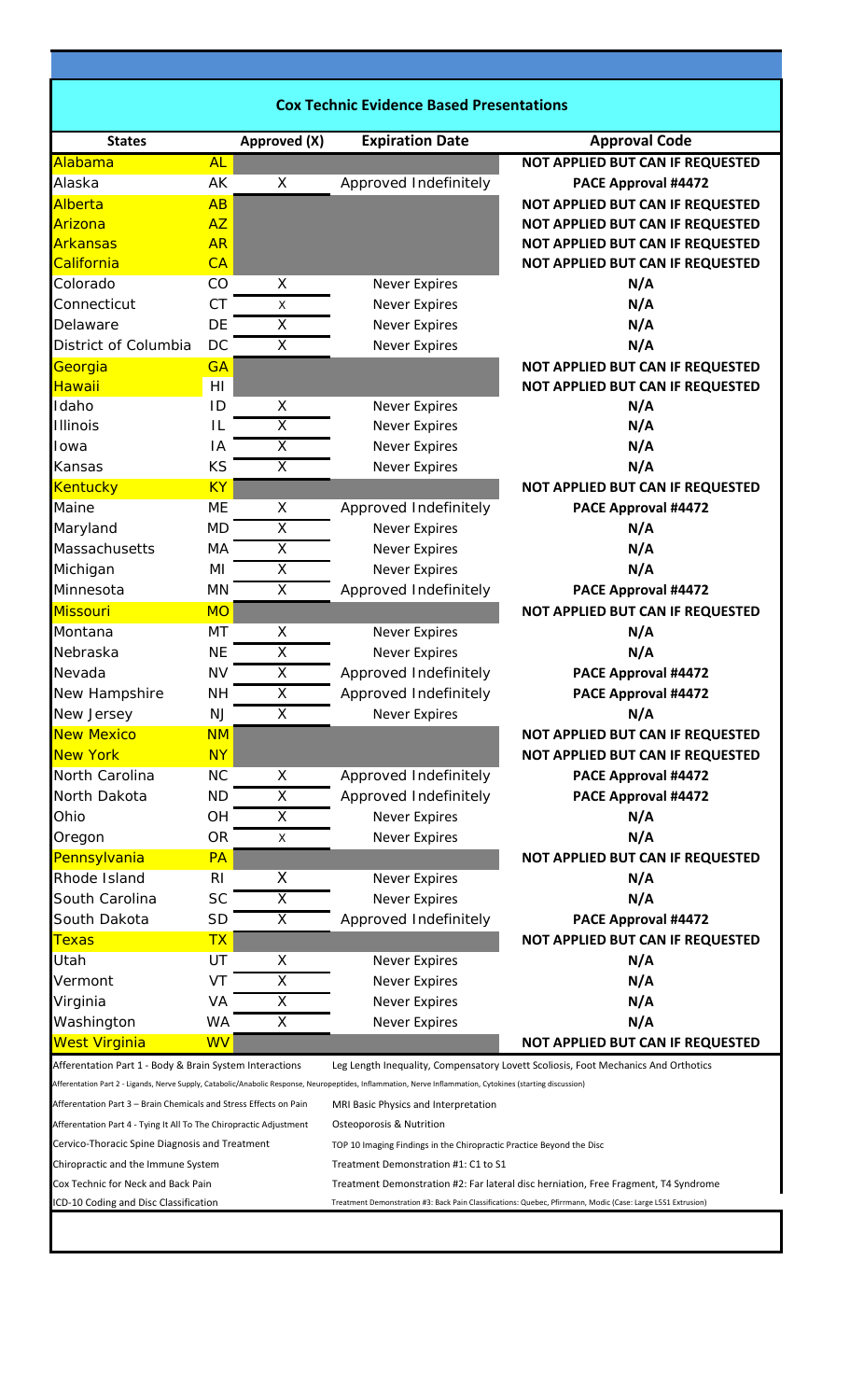| <b>Current Spine Care Approaches 2017 (17.5 hrs)</b>                                                                                        |                |                         |  |                        |                                                                                                                   |  |  |
|---------------------------------------------------------------------------------------------------------------------------------------------|----------------|-------------------------|--|------------------------|-------------------------------------------------------------------------------------------------------------------|--|--|
| <b>States</b>                                                                                                                               |                | Approved (X)            |  | <b>Expiration Date</b> | <b>Approval Code</b>                                                                                              |  |  |
| Alabama                                                                                                                                     | <b>AL</b>      |                         |  |                        | NOT APPLIED BUT CAN IF REQUESTED                                                                                  |  |  |
| Alaska                                                                                                                                      | AK             | X                       |  | Approved Indefinitely  | PACE Approval #3913                                                                                               |  |  |
| Alberta                                                                                                                                     | AB             |                         |  |                        | NOT APPLIED BUT CAN IF REQUESTED                                                                                  |  |  |
| <b>Arizona</b>                                                                                                                              | <b>AZ</b>      |                         |  |                        | NOT APPLIED BUT CAN IF REQUESTED                                                                                  |  |  |
| <b>Arkansas</b>                                                                                                                             | <b>AR</b>      |                         |  |                        | NOT APPLIED BUT CAN IF REQUESTED                                                                                  |  |  |
| California                                                                                                                                  | CA             |                         |  |                        | NOT APPLIED BUT CAN IF REQUESTED                                                                                  |  |  |
| Colorado                                                                                                                                    | CO             | Χ                       |  | <b>Never Expires</b>   | N/A                                                                                                               |  |  |
| Connecticut                                                                                                                                 | <b>CT</b>      | $\overline{\mathsf{x}}$ |  | Never Expires          | N/A                                                                                                               |  |  |
| Delaware                                                                                                                                    | DE             | X                       |  | Never Expires          | N/A                                                                                                               |  |  |
| District of Columbia                                                                                                                        | DC             | X                       |  | Never Expires          | N/A                                                                                                               |  |  |
| Georgia                                                                                                                                     | <b>GA</b>      |                         |  |                        | NOT APPLIED BUT CAN IF REQUESTED                                                                                  |  |  |
| <b>Hawaii</b>                                                                                                                               | H <sub>I</sub> |                         |  |                        | NOT APPLIED BUT CAN IF REQUESTED                                                                                  |  |  |
| Idaho                                                                                                                                       | ID             | Χ                       |  | Never Expires          | N/A                                                                                                               |  |  |
| <b>Illinois</b>                                                                                                                             | IL             | Χ                       |  | Never Expires          | N/A                                                                                                               |  |  |
| Iowa                                                                                                                                        | IA             | $\overline{\mathsf{x}}$ |  | Never Expires          | N/A                                                                                                               |  |  |
| Kansas                                                                                                                                      | KS             | X                       |  | <b>Never Expires</b>   | N/A                                                                                                               |  |  |
| <b>Kentucky</b>                                                                                                                             | <b>KY</b>      |                         |  |                        | NOT APPLIED BUT CAN IF REQUESTED                                                                                  |  |  |
| Maine                                                                                                                                       | ME             | X                       |  | Approved Indefinitely  | PACE Approval #3913                                                                                               |  |  |
| Maryland                                                                                                                                    | <b>MD</b>      | Χ                       |  | Never Expires          | N/A                                                                                                               |  |  |
| Massachusetts                                                                                                                               | MA             | $\overline{X}$          |  | Never Expires          | N/A                                                                                                               |  |  |
| Michigan                                                                                                                                    | MI             | $\overline{\mathsf{X}}$ |  | Never Expires          | N/A                                                                                                               |  |  |
| Minnesota                                                                                                                                   | MN             | X                       |  | Approved Indefinitely  | PACE Approval #3913                                                                                               |  |  |
| <b>Missouri</b>                                                                                                                             | <b>MO</b>      |                         |  |                        | NOT APPLIED BUT CAN IF REQUESTED                                                                                  |  |  |
| Montana                                                                                                                                     | MT             | X                       |  | Never Expires          | N/A                                                                                                               |  |  |
| Nebraska                                                                                                                                    | <b>NE</b>      | X                       |  | Never Expires          | N/A                                                                                                               |  |  |
| Nevada                                                                                                                                      | <b>NV</b>      | $\overline{\mathsf{X}}$ |  | Approved Indefinitely  | PACE Approval #3913                                                                                               |  |  |
| New Hampshire                                                                                                                               | <b>NH</b>      | $\overline{\mathsf{X}}$ |  | Approved Indefinitely  | PACE Approval #3913                                                                                               |  |  |
| New Jersey                                                                                                                                  | <b>NJ</b>      | $\overline{\mathsf{x}}$ |  | Never Expires          | N/A                                                                                                               |  |  |
| <b>New Mexico</b>                                                                                                                           | <b>NM</b>      |                         |  |                        | <b>NOT APPLIED BUT CAN IF REQUESTED</b>                                                                           |  |  |
| <b>New York</b>                                                                                                                             | <b>NY</b>      |                         |  |                        | <b>NOT APPLIED BUT CAN IF REQUESTED</b>                                                                           |  |  |
| North Carolina                                                                                                                              | <b>NC</b>      | X                       |  | Approved Indefinitely  | PACE Approval #3913                                                                                               |  |  |
| North Dakota                                                                                                                                | <b>ND</b>      | $\overline{\mathsf{X}}$ |  | Approved Indefinitely  | <b>PACE Approval #3913</b>                                                                                        |  |  |
| Ohio                                                                                                                                        | OH             | X                       |  | <b>Never Expires</b>   | N/A                                                                                                               |  |  |
| Oregon                                                                                                                                      | <b>OR</b>      | $\overline{\mathsf{x}}$ |  | <b>Never Expires</b>   | N/A                                                                                                               |  |  |
| Pennsylvania                                                                                                                                | PA             |                         |  |                        | NOT APPLIED BUT CAN IF REQUESTED                                                                                  |  |  |
| Rhode Island                                                                                                                                | <b>RI</b>      | Χ                       |  | Never Expires          | N/A                                                                                                               |  |  |
| South Carolina                                                                                                                              | <b>SC</b>      | X                       |  | Never Expires          | N/A                                                                                                               |  |  |
| South Dakota                                                                                                                                | <b>SD</b>      | X                       |  | Approved Indefinitely  | PACE Approval #3913                                                                                               |  |  |
| <b>Texas</b>                                                                                                                                | <b>TX</b>      |                         |  |                        | NOT APPLIED BUT CAN IF REQUESTED                                                                                  |  |  |
| Utah                                                                                                                                        | UT             | X                       |  | Never Expires          | N/A                                                                                                               |  |  |
| Vermont                                                                                                                                     | VT             | X                       |  | <b>Never Expires</b>   | N/A                                                                                                               |  |  |
|                                                                                                                                             | VA             | Χ                       |  | <b>Never Expires</b>   | N/A                                                                                                               |  |  |
| Virginia<br>Washington                                                                                                                      | WA             | $\overline{\mathsf{X}}$ |  | Never Expires          | N/A                                                                                                               |  |  |
| <b>West Virginia</b>                                                                                                                        | <b>WV</b>      |                         |  |                        | NOT APPLIED BUT CAN IF REQUESTED                                                                                  |  |  |
|                                                                                                                                             |                |                         |  |                        |                                                                                                                   |  |  |
| Headache, Cervical Spine & Spinal Manipulation Part 1                                                                                       |                |                         |  |                        | Osteoporosis Part 1                                                                                               |  |  |
| Headache, Cervical Spine & Spinal Manipulation Part 2                                                                                       |                |                         |  |                        | Osteoporosis Part 2                                                                                               |  |  |
| "I Know What Is Wrong With You, and We Can Help!" - Instilling Confidence.                                                                  |                |                         |  |                        | Open Forum #1: Q&A with Dr. Cox                                                                                   |  |  |
| Cervical Spine V: Research & Clinical Application 2016 – Session 1                                                                          |                |                         |  |                        | Chiropractic & Cox Technic Move Forward: NUHS 2014 - Pt 1                                                         |  |  |
| Cervical Spine VI: Research & Clinical Application 2016 – Session 2<br>Cervical Spine VII: Research & Clinical Application 2016 – Session 3 |                |                         |  |                        | Chiropractic & Cox Technic Move Forward: NUHS 2014 - Pt 2<br>ICD-10 Disc Classifications: Treatment Demonstration |  |  |
| Cervical Spine VIII: Research & Clinical Application 2016 - Session 4                                                                       |                |                         |  |                        | Research Pearls #1 - Chiropractic/Surgical/Medical Approaches,                                                    |  |  |
|                                                                                                                                             |                |                         |  |                        | Chemical Inflammation, High vs Low Force                                                                          |  |  |
| Cox Technic: The Evidence-Based Neck and Back Pain Relief System<br>Spondylolisthesis: True/Pseudo, Concomitant Synovial Cysts              |                |                         |  |                        |                                                                                                                   |  |  |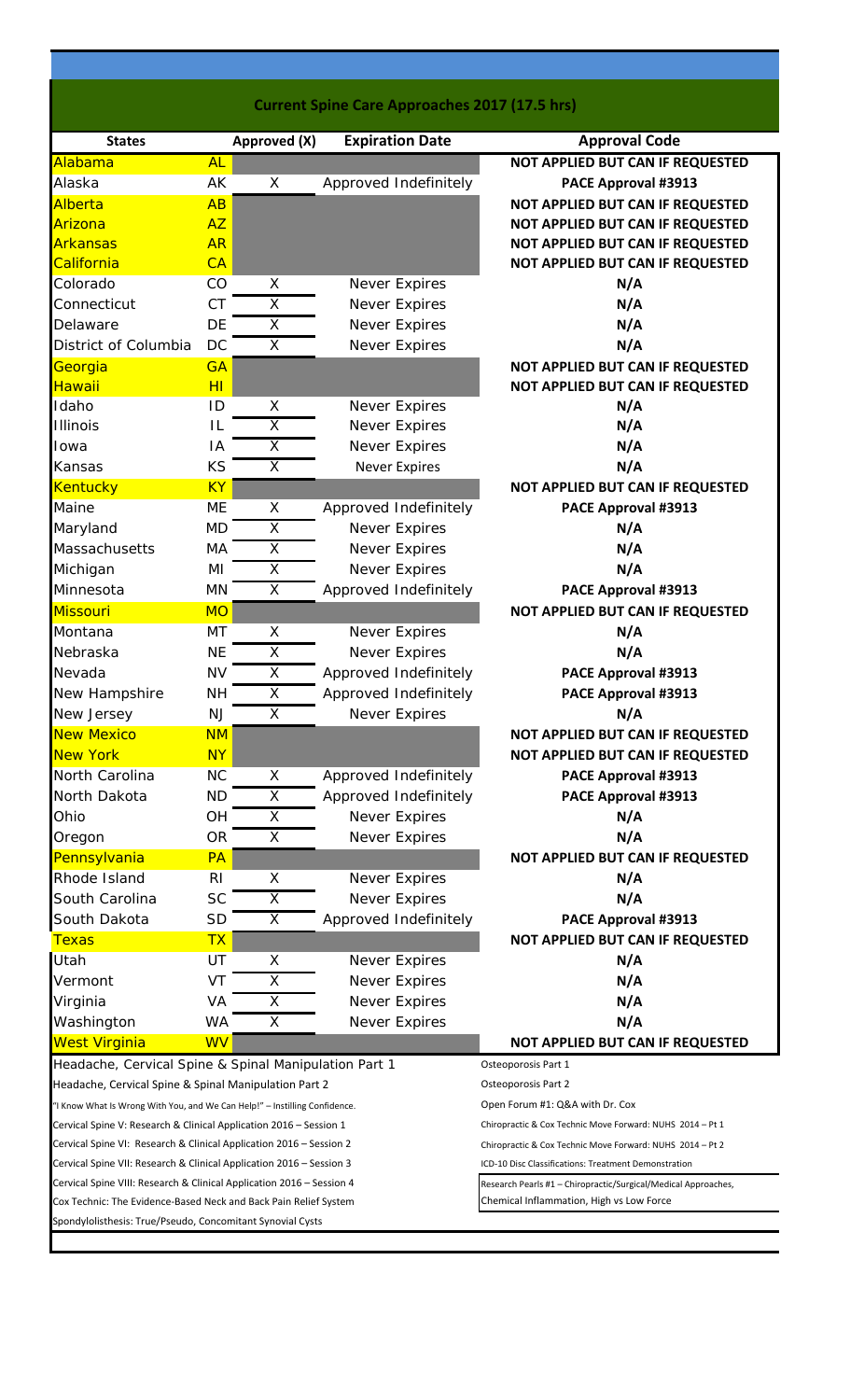Current Spine Care Approaches 2017/2018 (25.0 hrs)

| <b>States</b>        |                | Approved (X)            | <b>Expiration Date</b>                                    | <b>Approval Code</b>                    |
|----------------------|----------------|-------------------------|-----------------------------------------------------------|-----------------------------------------|
| Alabama              | <b>AL</b>      |                         |                                                           | NOT APPLIED BUT CAN IF REQUESTED        |
| Alaska               | AK             | $\mathsf X$             | Approved Indefinitely                                     | <b>PACE Approval 4559</b>               |
| Alberta              | AB             |                         |                                                           | NOT APPLIED BUT CAN IF REQUESTED        |
| Arizona              | <b>AZ</b>      |                         |                                                           | <b>NOT APPLIED BUT CAN IF REQUESTED</b> |
| <b>Arkansas</b>      | <b>AR</b>      |                         |                                                           | NOT APPLIED BUT CAN IF REQUESTED        |
| California           | CA             |                         |                                                           | NOT APPLIED BUT CAN IF REQUESTED        |
| Colorado             | CO             | X                       | <b>Never Expires</b>                                      | N/A                                     |
| Connecticut          | <b>CT</b>      | $\overline{\mathsf{X}}$ | <b>Never Expires</b>                                      | N/A                                     |
| Delaware             | DE             | $\overline{\mathsf{X}}$ | <b>Never Expires</b>                                      | N/A                                     |
| District of Columbia | DC             | Χ                       | <b>Never Expires</b>                                      | N/A                                     |
| Georgia              | <b>GA</b>      |                         |                                                           | NOT APPLIED BUT CAN IF REQUESTED        |
| Hawaii               | H              |                         |                                                           | NOT APPLIED BUT CAN IF REQUESTED        |
| Idaho                | ID             | Х                       | <b>Never Expires</b>                                      | N/A                                     |
| <b>Illinois</b>      | IL             | Χ                       | <b>Never Expires</b>                                      | N/A                                     |
| Iowa                 | IA             | Χ                       | <b>Never Expires</b>                                      | N/A                                     |
| Kansas               | KS             | $\overline{\mathsf{x}}$ | <b>Never Expires</b>                                      | N/A                                     |
| Kentucky             | <b>KY</b>      |                         |                                                           | NOT APPLIED BUT CAN IF REQUESTED        |
| Maine                | ME             | Χ                       | Approved Indefinitely                                     | PACE Approval 4559                      |
| Maryland             | <b>MD</b>      | Χ                       | <b>Never Expires</b>                                      | N/A                                     |
| Massachusetts        | MA             | $\overline{\mathsf{x}}$ | <b>Never Expires</b>                                      | N/A                                     |
| Michigan             | MI             | X                       | <b>Never Expires</b>                                      | N/A                                     |
| Minnesota            | MN             | $\overline{X}$          | Approved Indefinitely                                     | <b>PACE Approval 4559</b>               |
| <b>Missouri</b>      | <b>MO</b>      |                         |                                                           | NOT APPLIED BUT CAN IF REQUESTED        |
| Montana              | MT             | X                       | <b>Never Expires</b>                                      | N/A                                     |
| Nebraska             | <b>NE</b>      | X                       | <b>Never Expires</b>                                      | N/A                                     |
| Nevada               | <b>NV</b>      | $\overline{\mathsf{X}}$ | Approved Indefinitely                                     | PACE Approval 4559                      |
| New Hampshire        | <b>NH</b>      | $\overline{X}$          | Approved Indefinitely                                     | PACE Approval 4559                      |
| New Jersey           | <b>NJ</b>      | Χ                       | <b>Never Expires</b>                                      | N/A                                     |
| <b>New Mexico</b>    | <b>NM</b>      |                         |                                                           | NOT APPLIED BUT CAN IF REQUESTED        |
| <b>New York</b>      | <u>NY</u>      |                         |                                                           | <b>NOT APPLIED BUT CAN IF REQUESTED</b> |
| North Carolina       | <b>NC</b>      | Χ                       | Approved Indefinitely                                     | PACE Approval 4559                      |
| North Dakota         | <b>ND</b>      | Χ                       | Approved Indefinitely                                     | PACE Approval 4559                      |
| Ohio                 | OH             | Χ                       | Never Expires                                             | N/A                                     |
| Oregon               | <b>OR</b>      | X                       | <b>Never Expires</b>                                      | N/A                                     |
| Pennsylvania         | <b>PA</b>      |                         |                                                           | NOT APPLIED BUT CAN IF REQUESTED        |
| Rhode Island         | R <sub>l</sub> | X                       | <b>Never Expires</b>                                      | N/A                                     |
| South Carolina       | <b>SC</b>      | $\overline{\mathsf{X}}$ | <b>Never Expires</b>                                      | N/A                                     |
| South Dakota         | <b>SD</b>      | X                       | Approved Indefinitely                                     | PACE Approval 4559                      |
| <b>Texas</b>         | <b>TX</b>      |                         |                                                           | NOT APPLIED BUT CAN IF REQUESTED        |
| Utah                 | UT             | X                       |                                                           | N/A                                     |
| Vermont              | VT             | X                       | <b>Never Expires</b>                                      | N/A                                     |
|                      |                |                         | <b>Never Expires</b>                                      | N/A                                     |
| Virginia             | VA             | X                       | <b>Never Expires</b>                                      | N/A                                     |
| Washington           | WA             | Χ                       | <b>Never Expires</b>                                      |                                         |
| West Virginia        | <b>WV</b>      |                         |                                                           | NOT APPLIED BUT CAN IF REQUESTED        |
|                      |                |                         | Honors Course (2017 Tampa) Hours 1 to 10                  |                                         |
|                      |                |                         | Research Pearls (2017) $#1$ and $#2$                      |                                         |
|                      |                |                         | <b>Tell The World</b>                                     |                                         |
|                      |                |                         | Case Report Series 2017 #1 to #6                          |                                         |
|                      |                |                         | Cox Technic Forces Measured Real Time                     |                                         |
|                      |                |                         | Chiropractic and Immune System 2018 (Hours $#1$ to $#4$ ) |                                         |
|                      |                |                         |                                                           |                                         |
|                      |                |                         |                                                           |                                         |
|                      |                |                         |                                                           |                                         |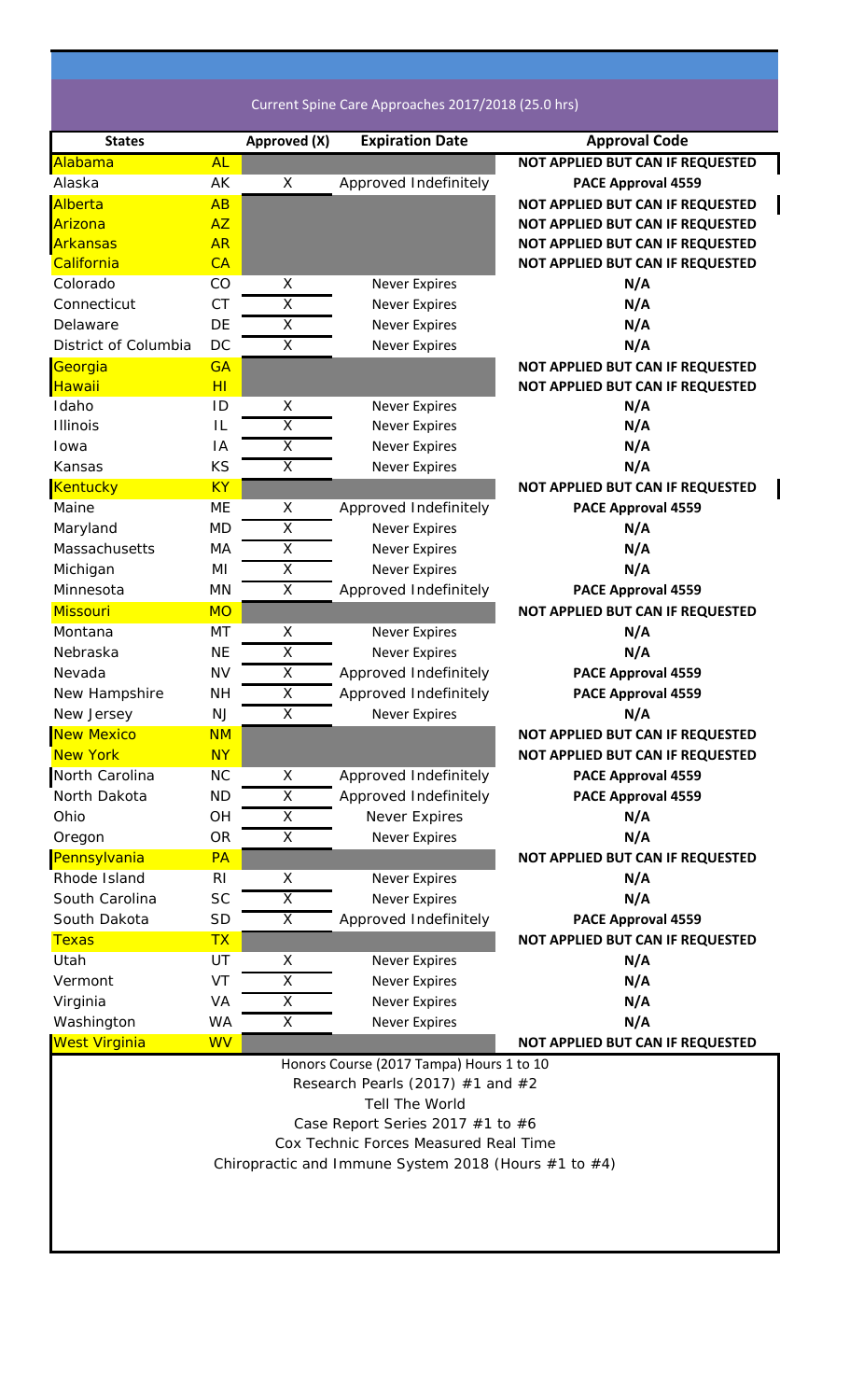| <b>States</b>              |                 | Approved (X)                                       | <b>Expiration Date</b>                                                       | <b>Approval Code</b>                                                                          |
|----------------------------|-----------------|----------------------------------------------------|------------------------------------------------------------------------------|-----------------------------------------------------------------------------------------------|
| Alabama                    | <b>AL</b>       |                                                    |                                                                              | NOT APPLIED BUT CAN IF REQUESTED                                                              |
| Alaska                     | AK              | X                                                  | Approved Indefinitely                                                        | PACE Approval 6544                                                                            |
| Alberta                    | AB              |                                                    |                                                                              | NOT APPLIED BUT CAN IF REQUESTED                                                              |
| Arizona                    | <b>AZ</b>       |                                                    |                                                                              | NOT APPLIED BUT CAN IF REQUESTED                                                              |
| Arkansas                   | <b>AR</b>       |                                                    |                                                                              | NOT APPLIED BUT CAN IF REQUESTED                                                              |
| California                 | CA              |                                                    |                                                                              | NOT APPLIED BUT CAN IF REQUESTED                                                              |
| Colorado                   | CO<br><b>CT</b> | X                                                  | <b>Never Expires</b>                                                         | N/A                                                                                           |
| Connecticut<br>Delaware    | DE              | $\overline{\mathsf{x}}$<br>$\overline{\mathsf{x}}$ | <b>Never Expires</b>                                                         | N/A<br>N/A                                                                                    |
|                            | DC              | $\overline{\mathsf{x}}$                            | <b>Never Expires</b>                                                         |                                                                                               |
| District of Columbia       | <b>GA</b>       |                                                    | <b>Never Expires</b>                                                         | N/A                                                                                           |
| Georgia<br>Hawaii          | H <sub>I</sub>  |                                                    |                                                                              | NOT APPLIED BUT CAN IF REQUESTED<br>NOT APPLIED BUT CAN IF REQUESTED                          |
| Idaho                      | ID              | X                                                  | <b>Never Expires</b>                                                         | N/A                                                                                           |
| <b>Illinois</b>            | IL              | X                                                  | <b>Never Expires</b>                                                         | N/A                                                                                           |
| Iowa                       | IA              | $\overline{\mathsf{x}}$                            | <b>Never Expires</b>                                                         | N/A                                                                                           |
| Kansas                     | KS              | X                                                  | <b>Never Expires</b>                                                         | N/A                                                                                           |
| Kentucky                   | <b>KY</b>       |                                                    |                                                                              | NOT APPLIED BUT CAN IF REQUESTED                                                              |
| Maine                      | ME              | X                                                  | Approved Indefinitely                                                        | PACE Approval 6544                                                                            |
| Maryland                   | <b>MD</b>       | $\overline{\mathsf{X}}$                            | <b>Never Expires</b>                                                         | N/A                                                                                           |
| Massachusetts              | MA              | $\overline{\mathsf{x}}$                            | <b>Never Expires</b>                                                         | N/A                                                                                           |
| Michigan                   | MI              | $\overline{\mathsf{x}}$                            | <b>Never Expires</b>                                                         | N/A                                                                                           |
| Minnesota                  | <b>MN</b>       | X                                                  | Approved Indefinitely                                                        | PACE Approval 6544                                                                            |
| Missouri                   | <b>MO</b>       |                                                    |                                                                              | NOT APPLIED BUT CAN IF REQUESTED                                                              |
| Montana                    | MT              | X                                                  | <b>Never Expires</b>                                                         | N/A                                                                                           |
| Nebraska                   | <b>NE</b>       | X                                                  | <b>Never Expires</b>                                                         | N/A                                                                                           |
| Nevada                     | <b>NV</b>       | X                                                  | Approved Indefinitely                                                        | PACE Approval 6544                                                                            |
| New Hampshire              | <b>NH</b>       | $\overline{\mathsf{X}}$                            | Approved Indefinitely                                                        | PACE Approval 6544                                                                            |
| New Jersey                 | NJ              | $\overline{X}$                                     | <b>Never Expires</b>                                                         | N/A                                                                                           |
| <b>New Mexico</b>          | <b>NM</b>       |                                                    | <b>Awaiting Approval</b>                                                     | <b>Awaiting Approval</b>                                                                      |
| <b>New York</b>            | <b>NY</b>       |                                                    |                                                                              | NOT APPLIED BUT CAN IF REQUESTED                                                              |
| North Carolina             | <b>NC</b>       | X                                                  | Approved Indefinitely                                                        | PACE Approval 6544                                                                            |
| North Dakota               | <b>ND</b>       | $\overline{X}$                                     | Approved Indefinitely                                                        | <b>PACE Approval 6544</b>                                                                     |
| Ohio                       | OH              | X                                                  | Never Expires                                                                | N/A                                                                                           |
| Oregon                     | <b>OR</b>       | $\overline{\mathsf{x}}$                            | <b>Never Expires</b>                                                         | N/A                                                                                           |
| Pennsylvania               |                 |                                                    |                                                                              | NOT APPLIED BUT CAN IF REQUESTED                                                              |
| Rhode Island               | PA              |                                                    |                                                                              |                                                                                               |
|                            | R <sub>l</sub>  | X                                                  | <b>Never Expires</b>                                                         | N/A                                                                                           |
| South Carolina             | <b>SC</b>       | $\overline{\mathsf{x}}$                            | <b>Never Expires</b>                                                         | N/A                                                                                           |
| South Dakota               | <b>SD</b>       | X                                                  | Approved Indefinitely                                                        | PACE Approval 6544                                                                            |
| <b>Texas</b>               | <b>TX</b>       |                                                    |                                                                              | NOT APPLIED BUT CAN IF REQUESTED                                                              |
| Utah                       | UT              | X                                                  | <b>Never Expires</b>                                                         | N/A                                                                                           |
| Vermont                    | VT              | X                                                  | <b>Never Expires</b>                                                         | N/A                                                                                           |
| Virginia                   | VA              | X                                                  | <b>Never Expires</b>                                                         | N/A                                                                                           |
| Washington                 | WA              | $\overline{\mathsf{x}}$                            | <b>Never Expires</b>                                                         | N/A                                                                                           |
| <b>West Virginia</b>       | <b>WV</b>       |                                                    |                                                                              | NOT APPLIED BUT CAN IF REQUESTED                                                              |
|                            |                 | Case Report Series #7                              | Case Report Series #8 DRG: The Dorsal Root Ganglion                          |                                                                                               |
|                            |                 |                                                    | Spinal Stenosis in the Geriatric Population Parts 1, 2, 3, 4 (4 courses)     |                                                                                               |
|                            |                 |                                                    | Disc Degeneration and Regeneration: 2018 update                              |                                                                                               |
|                            |                 |                                                    |                                                                              | Why We Practice as We Do (Historical Principles of Cox Technic) Parts 1, 2, 3 (3 courses)     |
|                            |                 |                                                    |                                                                              | Mechanism, Diagnosis, Treatment of Back and Radicular Pain Based on Federally Funded Research |
|                            |                 |                                                    | The Truth About Chiropractic Practice Hours 1, 2 (2 courses)                 |                                                                                               |
|                            |                 | Myelopathy Part 1                                  | Osteopathy Meets Chiropractic (OMT Techniques)                               |                                                                                               |
| <b>CALIFORNIA APPROVAL</b> |                 |                                                    | CA-A-19-04-Category B-Basic Scienc 3.75                                      |                                                                                               |
|                            |                 |                                                    | CA-A-19-04-Category B-Princ of Prad 3                                        |                                                                                               |
|                            |                 |                                                    | CA-A-19-04-Category A-Adjustive Te3                                          |                                                                                               |
|                            |                 |                                                    | CA-A-19-04-Category C-Patient Case 7.25                                      |                                                                                               |
| <b>MISSOURI APPROVAL</b>   |                 | 2019001834-Case Studies                            |                                                                              | 9.75<br>6.5                                                                                   |
|                            |                 |                                                    | 2019001836; Diff/Physical Diagnosis<br>2019001843 Chiro Princ & Techniques 1 |                                                                                               |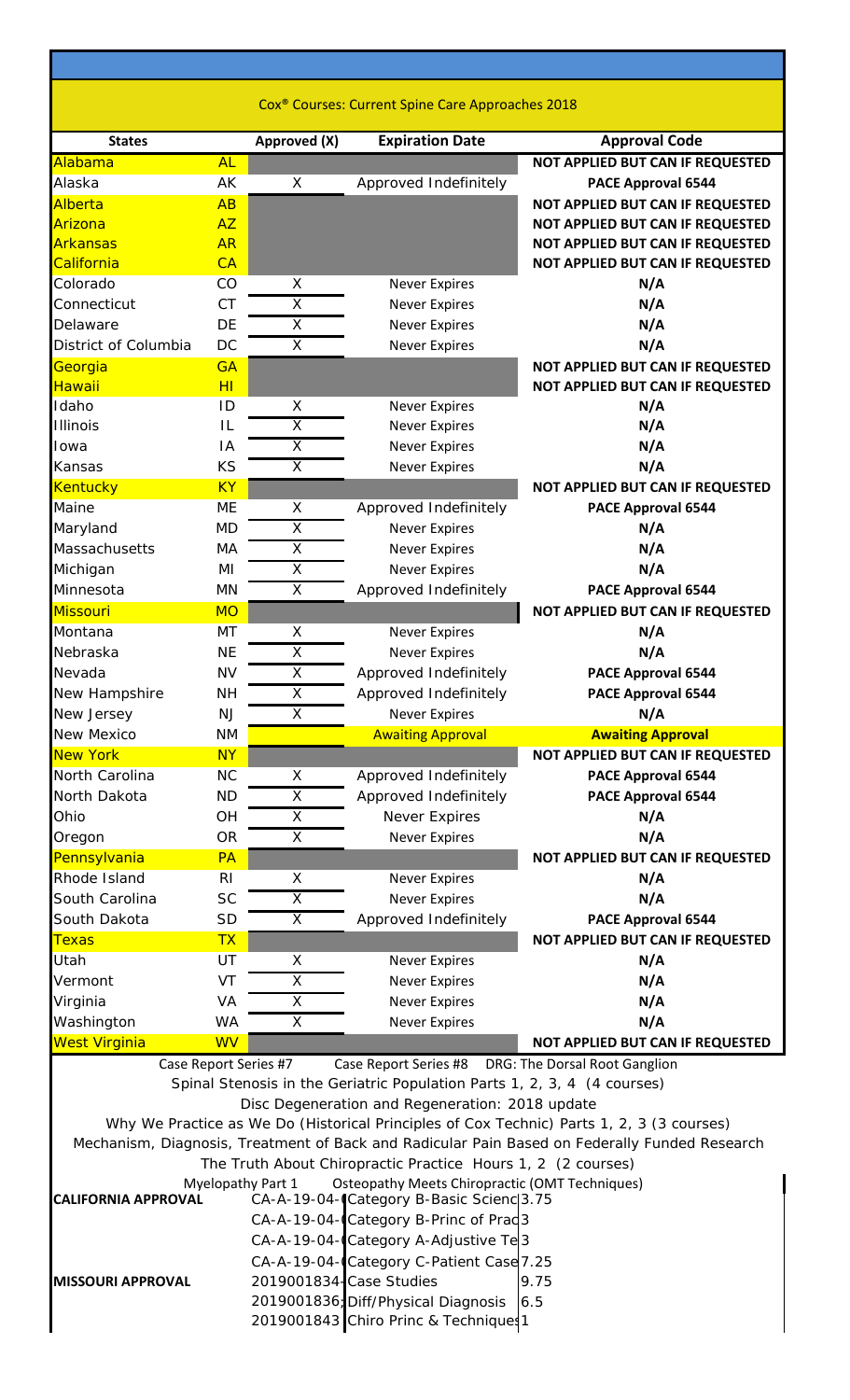**2019 Interdisciplinary Spine Conference: Spinal Stenosis**

| <b>States</b>              |                | Approved (X)            | <b>Expiration Date</b>                                                | <b>Approval Code</b>             |
|----------------------------|----------------|-------------------------|-----------------------------------------------------------------------|----------------------------------|
| Alabama                    | <b>AL</b>      |                         |                                                                       | NOT APPLIED BUT CAN IF REQUESTED |
| Alaska                     | AK             | X                       | Approved Indefinitely                                                 | <b>PACE Approval 8912</b>        |
| Alberta                    | AB             |                         |                                                                       | NOT APPLIED BUT CAN IF REQUESTED |
| Arizona                    | AZ             |                         |                                                                       | NOT APPLIED BUT CAN IF REQUESTED |
| <b>Arkansas</b>            | <b>AR</b>      |                         |                                                                       | NOT APPLIED BUT CAN IF REQUESTED |
| California                 | CA             |                         |                                                                       | NOT APPLIED BUT CAN IF REQUESTED |
| Colorado                   | CO             | X                       | <b>Never Expires</b>                                                  | N/A                              |
| Connecticut                | <b>CT</b>      | $\overline{X}$          | <b>Never Expires</b>                                                  | N/A                              |
| Delaware                   | DE             | $\overline{\mathsf{X}}$ | <b>Never Expires</b>                                                  | N/A                              |
| District of Columbia       | DC             | X                       | <b>Never Expires</b>                                                  | N/A                              |
| Georgia                    | <b>GA</b>      |                         |                                                                       | NOT APPLIED BUT CAN IF REQUESTED |
| Hawaii                     | H <sub>I</sub> |                         |                                                                       | NOT APPLIED BUT CAN IF REQUESTED |
| Idaho                      | ID             | X                       | <b>Never Expires</b>                                                  | N/A                              |
| <b>Illinois</b>            | L              | $\overline{\mathsf{x}}$ | <b>Never Expires</b>                                                  | N/A                              |
| Iowa                       | IA             | X                       | <b>Never Expires</b>                                                  | N/A                              |
| Kansas                     | KS             | $\overline{X}$          | <b>Never Expires</b>                                                  | N/A                              |
| <b>Kentucky</b>            | <b>KY</b>      |                         |                                                                       | NOT APPLIED BUT CAN IF REQUESTED |
| Maine                      | <b>ME</b>      | X                       | Approved Indefinitely                                                 | PACE Approval 8912               |
| Maryland                   | <b>MD</b>      | X                       | <b>Never Expires</b>                                                  | N/A                              |
| Massachusetts              | MA             | $\overline{\mathsf{X}}$ | <b>Never Expires</b>                                                  | N/A                              |
| Michigan                   | MI             | $\overline{\mathsf{x}}$ | <b>Never Expires</b>                                                  | N/A                              |
| Minnesota                  | <b>MN</b>      | X                       | Never Expires                                                         | 8912                             |
| Missouri                   | <b>MO</b>      |                         |                                                                       | NOT APPLIED BUT CAN IF REQUESTED |
| Montana                    | MT             | X                       | <b>Never Expires</b>                                                  | N/A                              |
| Nebraska                   | <b>NE</b>      | X                       | <b>Never Expires</b>                                                  | N/A                              |
| Nevada                     | <b>NV</b>      | X                       | Approved Indefinitely                                                 | <b>PACE Approval 8912</b>        |
| New Hampshire              | <b>NH</b>      | $\overline{\mathsf{X}}$ | Approved Indefinitely                                                 | PACE Approval 8912               |
| New Jersey                 | <b>NJ</b>      | $\overline{\mathsf{x}}$ | <b>Never Expires</b>                                                  | N/A                              |
| New Mexico                 | <b>NM</b>      |                         | <b>Awaiting Approval</b>                                              | <b>Awaiting Approval</b>         |
| New York                   | <b>NY</b>      | X                       | 4/30/2023                                                             | <b>NYSCB 3184; 14.5 Hours</b>    |
| North Carolina             | <b>NC</b>      | Χ                       | Approved Indefinitely                                                 | <b>PACE Approval 8912</b>        |
| North Dakota               | <b>ND</b>      | X                       | Approved Indefinitely                                                 | PACE Approval 8912               |
| Ohio                       | OH             | X                       | Never Expires                                                         | N/A                              |
| Oregon                     | <b>OR</b>      | X                       | <b>Never Expires</b>                                                  | N/A                              |
| Pennsylvania               | PA             |                         |                                                                       | NOT APPLIED BUT CAN IF REQUESTED |
| Rhode Island               | R <sub>l</sub> | X                       | <b>Never Expires</b>                                                  | N/A                              |
| South Carolina             | <b>SC</b>      | $\overline{X}$          | <b>Never Expires</b>                                                  | N/A                              |
| South Dakota               | <b>SD</b>      | X                       | Approved Indefinitely                                                 | PACE Approval 8912               |
| <b>Texas</b>               | <b>TX</b>      |                         |                                                                       | NOT APPLIED BUT CAN IF REQUESTED |
| Utah                       | UT             | Χ                       | <b>Never Expires</b>                                                  | N/A                              |
| Vermont                    | VT             | Χ                       | <b>Never Expires</b>                                                  | N/A                              |
| Virginia                   | VA             | Χ                       | <b>Never Expires</b>                                                  | N/A                              |
| Washington                 | <b>WA</b>      | X                       | <b>Never Expires</b>                                                  | N/A                              |
| <b>West Virginia</b>       | <b>WV</b>      |                         |                                                                       | NOT APPLIED BUT CAN IF REQUESTED |
|                            |                |                         |                                                                       |                                  |
|                            |                |                         | Interdisciplinary Spine Conference 2019: Spinal Stenosis (11.5 hours) |                                  |
|                            |                |                         | Choosing Wisely & Cox Technic (1 hr 10 mins)                          |                                  |
|                            |                |                         | Myelopathy Part 2: Cervical Spine Myelopathy (1 hr 14 mins)           |                                  |
|                            |                |                         | Thoracic Disc Herniation (1 hr)                                       |                                  |
|                            |                |                         | Vagal Anti-Inflammatory Reflex & Doming of the Diaphragm (1 hr)       |                                  |
|                            |                |                         |                                                                       |                                  |
|                            |                |                         |                                                                       |                                  |
| <b>CALIFORNIA APPROVAL</b> |                |                         | <b>Adjustive Technique</b>                                            | 1.0                              |
|                            |                |                         | Diagnostic Imaging and 2.5                                            |                                  |
|                            |                |                         | <b>Basic Science</b>                                                  | 1.0                              |
|                            |                |                         | Pain MGMT Theory                                                      | 11.5                             |
| <b>MISSOURI APPROVAL</b>   |                |                         | 2020002824; Differential Diagnosis                                    | 5.75                             |
|                            |                |                         | 2020002825-Principles, Technique, A 10.25                             |                                  |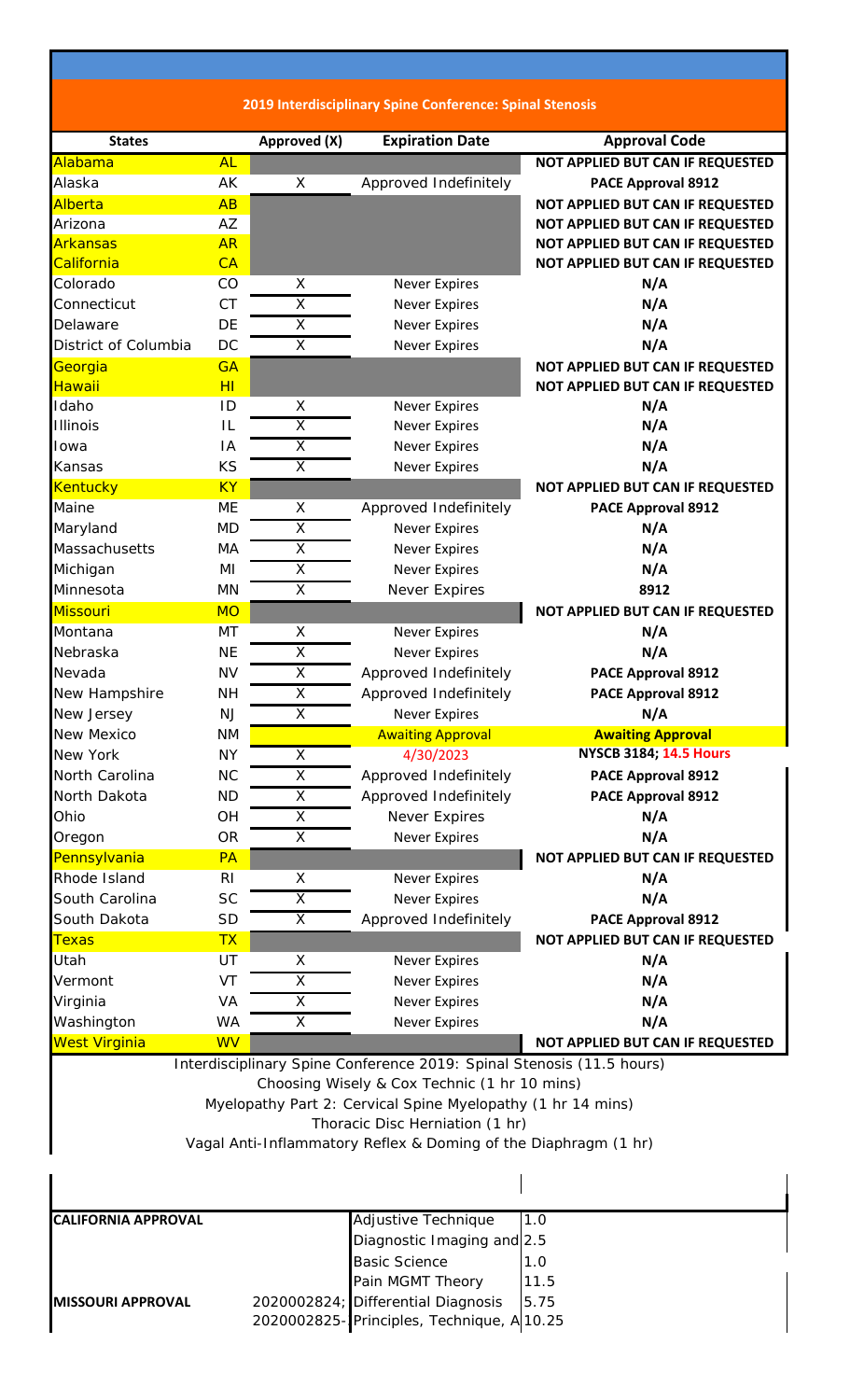|                      |                |                         |                        | 2020 Cox Online Course Series: Stenosis, Scoliosis, Cervical Spine Myelopathy & More |
|----------------------|----------------|-------------------------|------------------------|--------------------------------------------------------------------------------------|
|                      |                |                         |                        |                                                                                      |
| <b>States</b>        |                | Approved (X)            | <b>Expiration Date</b> | <b>Approval Code</b>                                                                 |
| Alabama              | AL             | X                       | 4/14/2022              | 210288                                                                               |
| Alaska               | AK             | X                       | Approved Indefinitely  | CO012021ONLSSC                                                                       |
| Alberta              | AB             |                         |                        | NOT APPLIED BUT CAN IF REQUESTED                                                     |
| Arizona              | AZ             |                         |                        | NOT APPLIED BUT CAN IF REQUESTED                                                     |
| <b>Arkansas</b>      | <b>AR</b>      |                         |                        | NOT APPLIED BUT CAN IF REQUESTED                                                     |
| California           | CA             |                         |                        | NOT APPLIED BUT CAN IF REQUESTED                                                     |
| Colorado             | CO             | X                       | <b>Never Expires</b>   | N/A                                                                                  |
| Connecticut          | <b>CT</b>      | $\overline{\mathsf{x}}$ | <b>Never Expires</b>   | N/A                                                                                  |
| Delaware             | DE             | $\overline{X}$          | <b>Never Expires</b>   | N/A                                                                                  |
| District of Columbia | DC             | $\overline{\mathsf{x}}$ | <b>Never Expires</b>   | N/A                                                                                  |
| Georgia              | <b>GA</b>      |                         |                        | NOT APPLIED BUT CAN IF REQUESTED                                                     |
| Hawaii               | H <sub>I</sub> |                         |                        | NOT APPLIED BUT CAN IF REQUESTED                                                     |
| Idaho                | ID             | X                       | <b>Never Expires</b>   | N/A                                                                                  |
| <b>Illinois</b>      | IL             | X                       | <b>Never Expires</b>   | N/A                                                                                  |
| Iowa                 | IA             | $\overline{\mathsf{x}}$ | <b>Never Expires</b>   | N/A                                                                                  |
| Kansas               | KS             | X                       | <b>Never Expires</b>   | N/A                                                                                  |
| Kentucky             | <b>KY</b>      | $\overline{\mathsf{x}}$ | 2/16/2022              | N/A                                                                                  |
| Maine                | ME             | X                       | Approved Indefinitely  | CO012021ONLSSC                                                                       |
| Maryland             | <b>MD</b>      | $\overline{X}$          | <b>Never Expires</b>   | N/A                                                                                  |
| Massachusetts        | MA             | $\overline{\mathsf{x}}$ | <b>Never Expires</b>   | N/A                                                                                  |
| Michigan             | MI             | $\overline{\mathsf{x}}$ | <b>Never Expires</b>   | N/A                                                                                  |
| Minnesota            | MN             | X                       | Approved Indefinitely  | CO012021ONLSSC                                                                       |
| <b>Missouri</b>      | <b>MO</b>      |                         |                        | NOT APPLIED BUT CAN IF REQUESTED                                                     |
| Montana              | MT             | X                       | <b>Never Expires</b>   | N/A                                                                                  |
| Nebraska             | <b>NE</b>      | X                       | <b>Never Expires</b>   | N/A                                                                                  |
| Nevada               | <b>NV</b>      | $\overline{\mathsf{x}}$ | Approved Indefinitely  | CO012021ONLSSC                                                                       |
| New Hampshire        | NН             | X                       | Approved Indefinitely  | CO012021ONLSSC                                                                       |
| New Jersey           | NJ             | $\overline{X}$          | <b>Never Expires</b>   | N/A                                                                                  |
| <b>New Mexico</b>    | <b>NM</b>      |                         |                        | NOT APPLIED BUT CAN IF REQUESTED                                                     |
| New York             | <b>NY</b>      | X                       | 12/31/2023             | <b>NYSCB 3568</b>                                                                    |
| North Carolina       | <b>NC</b>      | X                       | Approved Indefinitely  | CO012021ONLSSC                                                                       |
| North Dakota         | <b>ND</b>      | $\overline{\mathsf{x}}$ | Approved Indefinitely  | CO012021ONLSSC                                                                       |
| Ohio                 | <b>OH</b>      | X                       | <b>Never Expires</b>   | N/A                                                                                  |
| Oregon               | <b>OR</b>      | $\overline{X}$          | <b>Never Expires</b>   | N/A                                                                                  |
| Pennsylvania         | <b>PA</b>      |                         |                        | NOT APPLIED BUT CAN IF REQUESTED                                                     |
| Rhode Island         | R <sub>l</sub> | X                       | <b>Never Expires</b>   | N/A                                                                                  |
| South Carolina       | <b>SC</b>      | $\overline{\mathsf{x}}$ | <b>Never Expires</b>   | N/A                                                                                  |
| South Dakota         | <b>SD</b>      | X                       | Approved Indefinitely  | CO012021ONLSSC                                                                       |
| <b>Texas</b>         | <b>TX</b>      |                         |                        | NOT APPLIED BUT CAN IF REQUESTED                                                     |
| Utah                 | UT             | X                       | <b>Never Expires</b>   | N/A                                                                                  |
| Vermont              | VT             | $\overline{X}$          | <b>Never Expires</b>   | N/A                                                                                  |
| Virginia             | VA             | X                       | <b>Never Expires</b>   | N/A                                                                                  |
|                      |                |                         |                        |                                                                                      |

West Virginia **MW WW Reserves Construction Construction** NOT APPLIED BUT CAN IF REQUESTED ISC 2020 Interdisciplinary Spine Conference on Spinal Stenosis ‐ 11 parts ‐ 12 hours Stenosis 2020 - 5 parts - 5 hrs 10 mins Lumbar Spine Stenosis: The Challenge - 1 hr Scoliosis Current Research, Tx, Exercise, Outcome - 2 parts - 2 hrs

Washington WA X Never Expires **N/A** 

**CALIFORNIA APPROVAL** CA‐A‐21‐02‐01083 Rehabi9.0 CA‐A‐21‐02‐01084 Pain M10.0 CA-A-21-02-01085 Diagnc 1.0